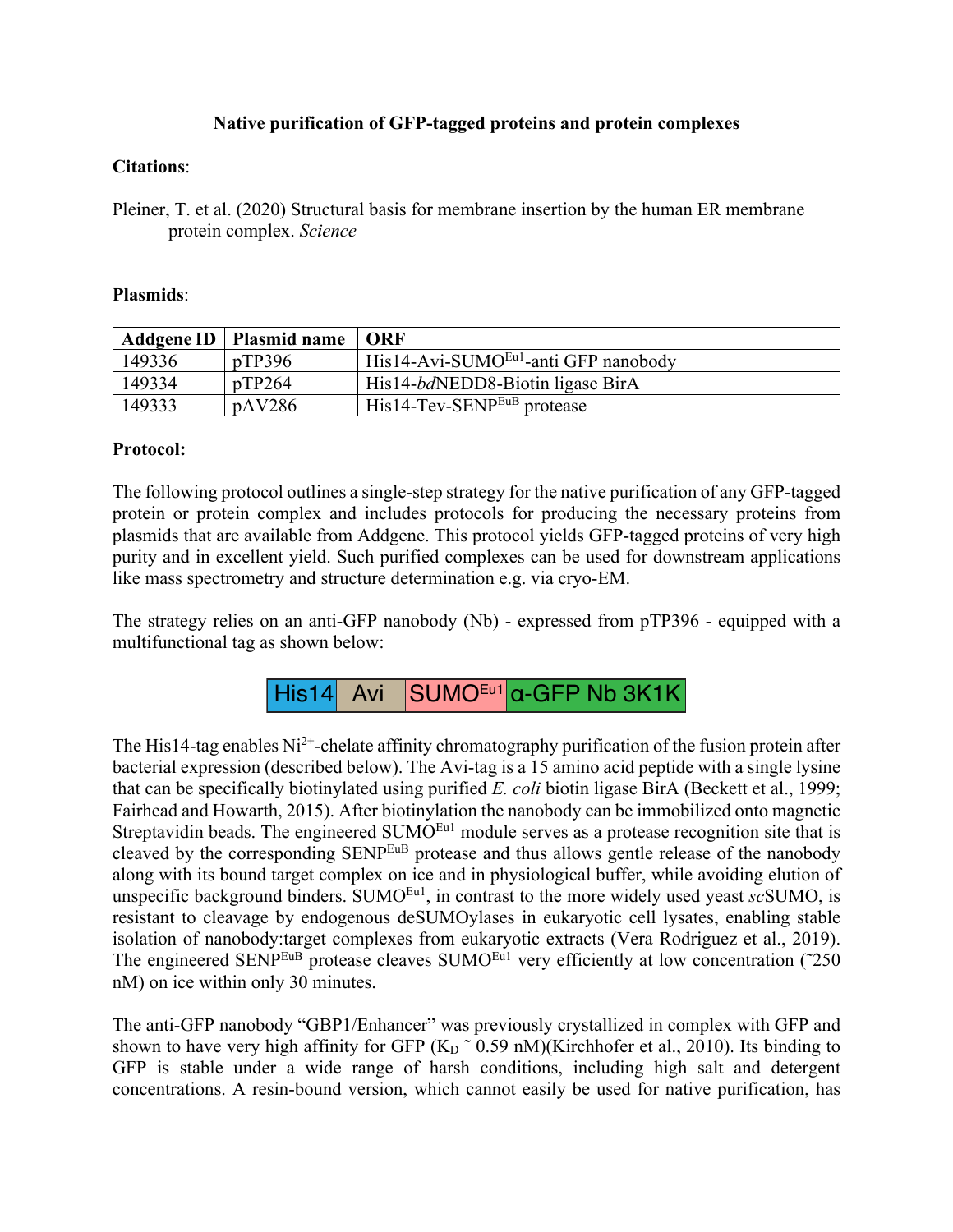been widely used as "GFP-Trap" (Chromotek, Germany). A detailed characterization of the interaction is provided by Chromotek here: 'https://www.chromotek.com/products/detail/productdetail/gfp-trap'.

For the final purification, magnetic Streptavidin beads are preferred over porous beads, as they show higher capacity for larger protein complexes and also enable concentrated elution in a very small volume.

The following schematic illustrates the described workflow and shows the purity of single-step purified EMC complexes via different GFP-tagged EMC subunits:

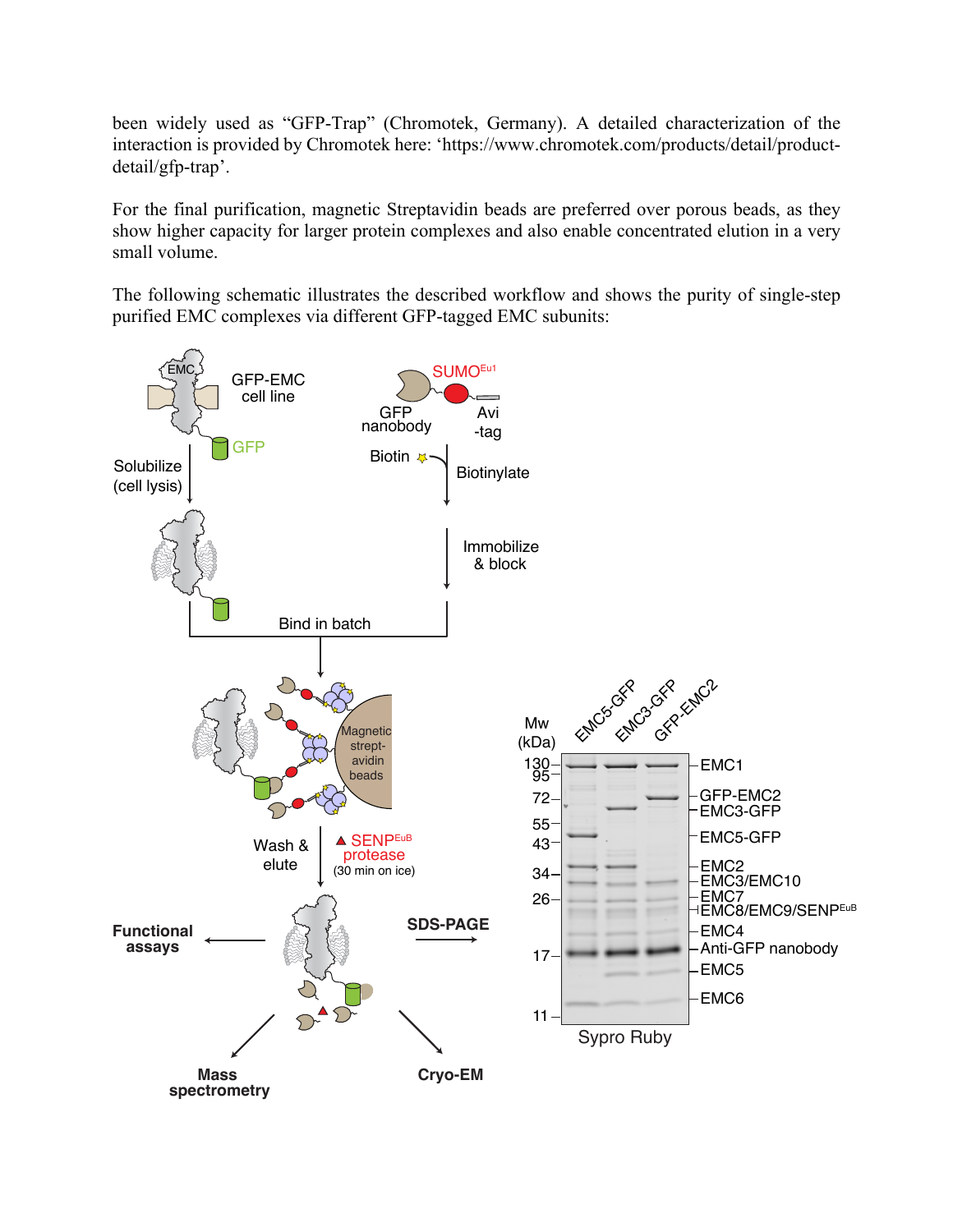## An example protocol from Pleiner *et al.*, 2020:

This protocol was aimed at generating enough purified (membrane protein) complex for structure determination by cryo-EM. It can easily be up- or down-scaled for regular IPs e.g. for mass spectrometry. The solubilization/lysis buffer was optimized for purification of the ER membrane protein complex and can easily be replaced.

2 L of HEK293 cells stably expressing GFP-tagged EMC2 were grown in suspension and induced for 48 hours with 1 µg/ml doxycycline (DOX). Cells were harvested, washed with 1x PBS, weighed and resuspended with 6.8 ml solubilization buffer per 1 g cell pellet (50 mM HEPES/KOH pH 7.5, 200 mM NaCl, 2 mM MgAc<sub>2</sub>, 1% (w/v) DDM [Anatrace, USA], 1 mM DTT, 1x complete EDTA-free protease inhibitor cocktail [#1187358000, Roche, Germany]). After 1 hour of head-over-tail incubation with solubilization buffer, the lysate was cleared by centrifugation for 40 min at 4˚C and 30,000 x g in a Sorvall RC6+ centrifuge (SS-34 rotor). In parallel, beads with immobilized nanobody were prepared. Briefly, 60 µl resuspended Pierce Streptavidin magnetic beads (#88816, Thermo Fisher Scientific, USA) per 1 g cell pellet were preequilibrated in wash buffer (solubilization buffer with  $0.015\%$  (w/v) DDM). Then 20  $\mu$ g biotinylated His<sub>14</sub>-Avi-SUMO<sup>Eu1</sup>-tagged anti-GFP nanobody (see below for expression protocol) per 60 µl beads were immobilized for 20 min on ice with occasional mixing. After this, all remaining biotin binding sites were blocked by incubation with 100 µM biotin in 50 mM HEPES/KOH pH 7.5 for 5 min on ice with occasional mixing. The beads were then washed with wash buffer and incubated with the cleared detergent cell lysate for 1 hour, binding head-over-tail at 4˚C. The beads were washed four times with 1 ml wash buffer and finally, the anti-GFP nanobody along with all bound proteins was released under native conditions and in minimal volume  $(-20-30 \mu l \text{ for } 60 \mu l \text{ beads})$  by cleavage with 250 nM SENP<sup>EuB</sup> in wash buffer for 30 min at 4˚C with occasional mixing.

#### Expression and purification of biotinylated anti-GFP nanobody

The nanobody fusion protein was expressed from  $pTP396$  in *E. coli* NEB Express I<sup>q</sup> cells. A 100 ml SuperBroth pre-culture was grown overnight at 28˚C and diluted to 1 L after ~18 hours. After dilution, the culture was incubated at 18°C until an OD<sub>600</sub> of  $\sim$ 2.0 (2-4 hours). Expression was then induced by addition of 0.2 mM IPTG for 18-20 hours at 18˚C. Cells were harvested and the pellet was resuspended in 120 ml lysis buffer (50 mM Tris/HCl pH 7.5, 300 mM NaCl, 20 mM imidazole, 1 mM DTT, 1 mM PMSF) and lysed by freeze-thaw followed by sonication (4x 1 min pulsing in thin-walled metal containers in an ice-water bath, Macro-Tip at 100% amplitude, Branson Sonifier). The lysate was cleared by centrifugation for 45 min at 17,000 rpm and 4<sup>°</sup>C in an SS-34 rotor. Half of the lysate was frozen after addition of 250 mM sucrose for later purifications. The other half (60 ml) was incubated in batch with  $\sim$ 4 ml bed volume Ni<sup>2+</sup>-NTA agarose (Thermo Fisher Scientific, USA) for 1 hour at 4˚C and then transferred to a gravity flow column. The resin was washed with three column volumes of lysis buffer before stepwise elution with imidazole elution buffer (50 mM Tris/HCl pH 7.5, 300 mM NaCl, 500 mM imidazole, 1 mM DTT, 250 mM sucrose). The buffer of the eluate was then exchanged to storage buffer (50 mM Tris/HCl pH 7.5, 200 mM NaCl, 1 mM DTT and 250 mM sucrose) using a PD-10 desalting column (GE Healthcare, USA). The purified protein was aliquoted, snap-frozen in liquid nitrogen, and stored at -80˚C until further use.